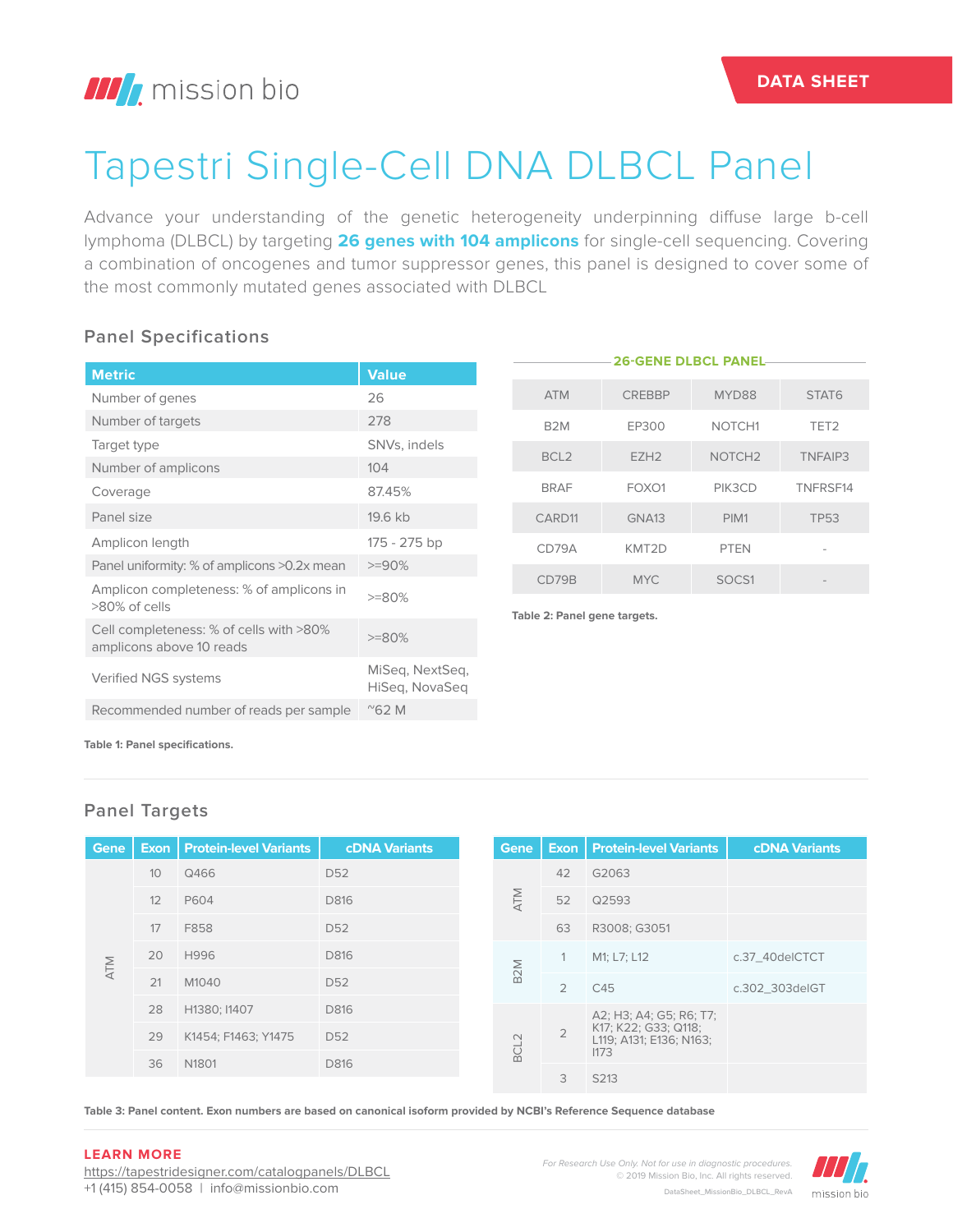## **Panel Targets (cont'd)**

| Gene             | <b>Exon</b>    | <b>Protein-level Variants</b>               | <b>cDNA Variants</b>                          |  |
|------------------|----------------|---------------------------------------------|-----------------------------------------------|--|
| BCL <sub>2</sub> | 4              | A45                                         |                                               |  |
|                  | 5              | V134                                        |                                               |  |
| BRAF             | 11             | G469                                        |                                               |  |
|                  | 15             | D594; V600                                  |                                               |  |
|                  | 4              | E93; F115; S116; T117                       |                                               |  |
|                  | 5              | G123; G126; T128; F130;<br>R <sub>149</sub> |                                               |  |
| CRD11            | 6              | D230; K238; \; L251;<br>V266                |                                               |  |
|                  | 7              | R309                                        |                                               |  |
|                  | 8              | D357; M360; R379                            | c.1030_1032delAAG                             |  |
| CD79A            | Intron         |                                             | $c.568 - 2A > G$                              |  |
|                  | 2              |                                             | c.102_105delGTAC                              |  |
|                  | 4              | D159                                        |                                               |  |
| CD79B            | 5              | E191; E192; Y196                            |                                               |  |
|                  | 6              | L199                                        | c.619_620insT;<br>c.612_613insA;<br>c.596delT |  |
|                  | Intron         |                                             | c.550-1G>A                                    |  |
|                  | 16             |                                             | c.3250_3250+1insA                             |  |
|                  | 17             | Q1104                                       |                                               |  |
|                  | 24             | V1371                                       |                                               |  |
|                  | 25             | C1408                                       |                                               |  |
| CREBBP           | 26             | R1446; Y1450                                |                                               |  |
|                  | 27             | I1483; F1484; P1488;<br>W1502; Y1503        |                                               |  |
|                  | 29             |                                             | c.4792_4793insA                               |  |
|                  | Intron         |                                             | c.4394+1G>T                                   |  |
| EP300            | 5              | L415                                        |                                               |  |
|                  | Intron         |                                             | $c.2379 + 2T > G$                             |  |
| EZH <sub>2</sub> | 6              | D183                                        |                                               |  |
|                  | 16             | E645; Y646                                  |                                               |  |
|                  | 18             | A682                                        |                                               |  |
|                  | 19             | M706                                        |                                               |  |
| FOXO1            | $\overline{2}$ | N216; A458; S502                            |                                               |  |

| Gene              | Exon           | <b>Protein-level Variants</b>          | <b>cDNA Variants</b>                           |
|-------------------|----------------|----------------------------------------|------------------------------------------------|
|                   | 1              | S31                                    |                                                |
| GNA <sub>13</sub> | 2              | <b>I158</b>                            |                                                |
|                   | Intron         |                                        | $c.561 + 2T > A$                               |
|                   | 6              | G236                                   |                                                |
|                   | 10             | S504; P511                             |                                                |
|                   | 14             | G1389                                  |                                                |
|                   | 15             | H1453R                                 | c.4395dupC                                     |
|                   | 19             | R1615                                  |                                                |
|                   | 31             | R2471; R2645                           | c.6957_6964del-<br>GGAGTTAA;<br>c.6285_6348del |
| KMT2D             | 32             | R2734                                  |                                                |
|                   | 34             | R2915                                  |                                                |
|                   | 39             | Q3971; G4046                           | c.11065dupG                                    |
|                   | 44             | W4730                                  |                                                |
|                   | 48             | L4993; G5039                           | c.15029deIC                                    |
|                   | 49             | R5282                                  |                                                |
|                   | Intron         |                                        | c.14515+1G>C                                   |
|                   | 1              | N <sub>9</sub>                         |                                                |
| MYC               | $\overline{2}$ | E39; L40; P57; T58; T95;<br>S203; E257 |                                                |
|                   | 3              | H307                                   |                                                |
|                   | 3              | S219                                   |                                                |
| MYD88             | $\overline{4}$ | S243                                   |                                                |
|                   | 5              | L265                                   |                                                |
| NOTCH1            | 5              | D259                                   |                                                |
| PIK3CD NOTCH2     | 34             | E2206                                  | c.6908_6909delCC;<br>c.6876_6877insAG          |
|                   | 23             | E1045                                  |                                                |
| PIM <sub>1</sub>  | $\overline{4}$ | Q127; E135; S146; W149;<br>L182        | c.402delG                                      |
| PTEN              | 1              | S <sub>10</sub>                        | c.6_27del                                      |
|                   | 6              | R173                                   |                                                |
|                   |                |                                        |                                                |

#### **LEARN MORE**

https://tapestridesigner.com/catalogpanels/DLBCL +1 (415) 854-0058 | info@missionbio.com